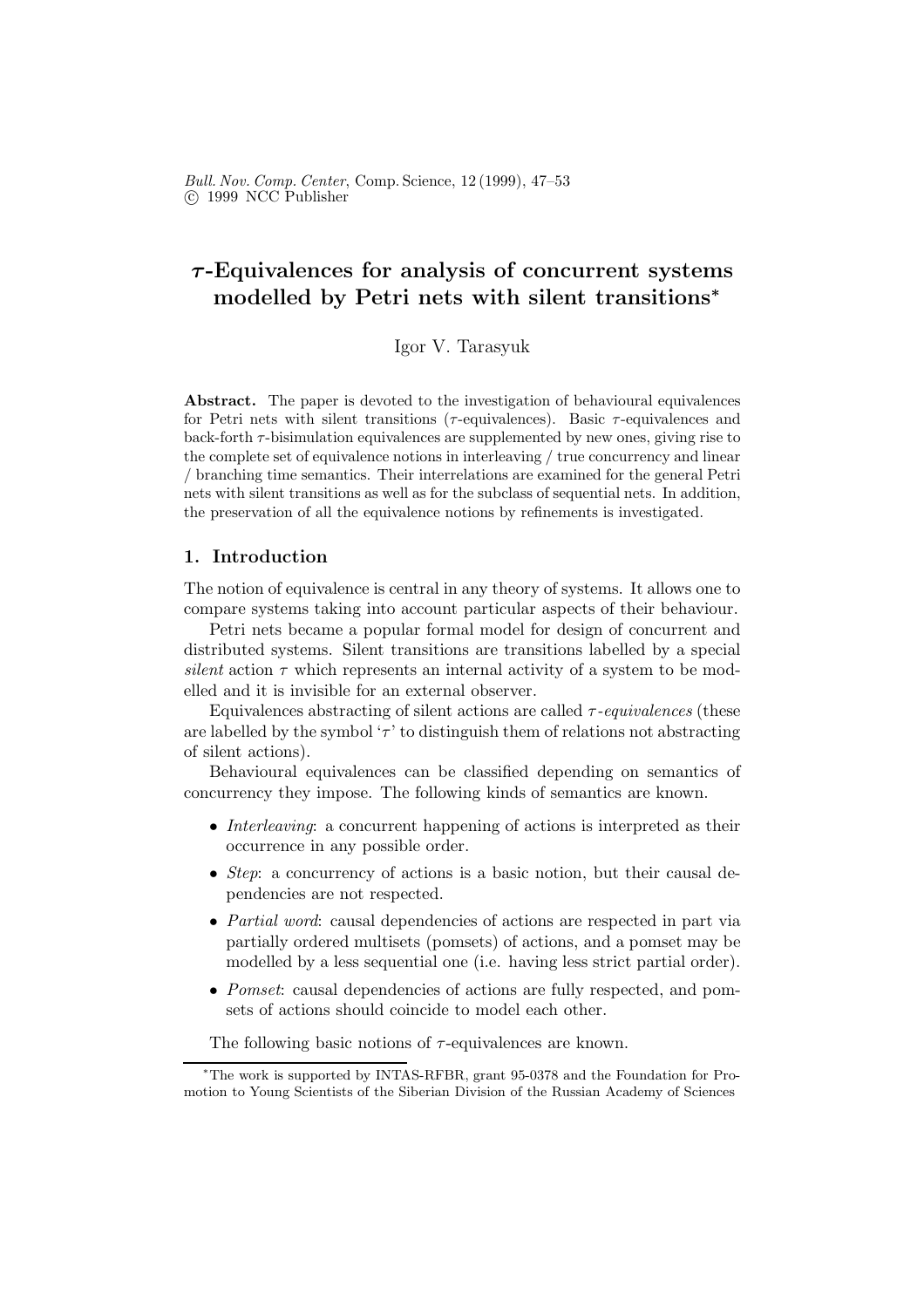- $\tau$ -trace equivalences (they respect only protocols of systems' behaviour): interleaving  $(\equiv_i^{\tau})$  [4], step  $(\equiv_s^{\tau})$  [4], partial word  $(\equiv_{pw}^{\tau})$  [7] and pomset  $(\equiv_{\textit{pom}}^{\tau})$  [4].
- Usual  $\tau$ -bisimulation equivalences (they respect the branching structure of systems' behaviour): interleaving  $(\underline{\leftrightarrow_i^{\tau}})$  [4], step  $(\underline{\leftrightarrow_s^{\tau}})$  [4], partial word  $(\underline{\leftrightarrow}_{pw}^{\tau})$  [7] and pomset  $(\underline{\leftrightarrow}_{pom}^{\tau})$  [4].
- *ST-τ*-bisimulation equivalences (they respect the duration or maximality of events in systems' behaviour): interleaving  $(\underline{\leftrightarrow}^{\tau}_{iST})$  [7], partial word

 $(\underbrace{\leftrightarrow}_{pwnST}^{\tau})$  [7] and pomset  $(\underbrace{\leftrightarrow}_{pomST}^{\tau})$  [7].

- History preserving  $\tau$ -bisimulation equivalences (they respect the "past" or "history" of systems' behaviour): pomset  $(\triangle_{p o m h}^{\tau})$  [4].
- History preserving ST-τ -bisimulation equivalences (they respect the "history" and the duration or maximality of events in systems' behaviour): pomset  $\left(\frac{\leftarrow}{T}_{pomhST}\right)$  [4].
- Usual branching  $\tau$ -bisimulation equivalences (they respect the branching structure of systems' behaviour taking a special care of silent actions): interleaving  $(\underbrace{\leftrightarrow_{i}}_{b}^{T} )$  [4].
- History preserving branching  $\tau$ -bisimulation equivalences (they respect the "history" and the branching structure of systems' behaviour taking a special care of silent actions): pomset history preserving  $\left(\frac{\leftrightarrow}_{pomhbr}\right)$ [4].
- Isomorphism  $(\simeq)$  (i.e. coincidence of systems up to renaming of their components).

Another important group of equivalences are back-forth bisimulation ones based on the idea that a bisimulation relation does not only require systems to simulate behaviour of each other in the forward direction but also when going back in history. They are closely connected with equivalences of logics with past modalities. In [5], the set of all possible back-forth equivalence notions was proposed in interleaving, step, partial word and pomset semantics for event structures without silent actions. The new notion of  $\tau$ -equivalence was proposed for event structures with silent actions: pomset back pomset forth  $(\leftrightarrow_{pombpom}^{\tau})$   $\tau$ -bisimulation equivalence. Its coincidence with  $\leftrightarrow_{pombbr}^{\tau}$ was proved.

Working in the framework of Petri nets with silent transitions, in this paper we continue the research of [6] and extend the set of basic notions of  $\tau$ -equivalences by interleaving ST-branching  $\tau$ -bisimulation  $(\underbrace{\leftrightarrow}^{\tau}_{iSTbr})$  and pomset history preserving ST-branching  $\tau$ -bisimulation  $(\underbrace{\leftrightarrow}_{\text{pomhSTbr}}^{\tau})$ . Thus, we combine a branching idea (taking a special care of silent actions involved in conflicts) and ST-idea (treating occurrences of visible actions as having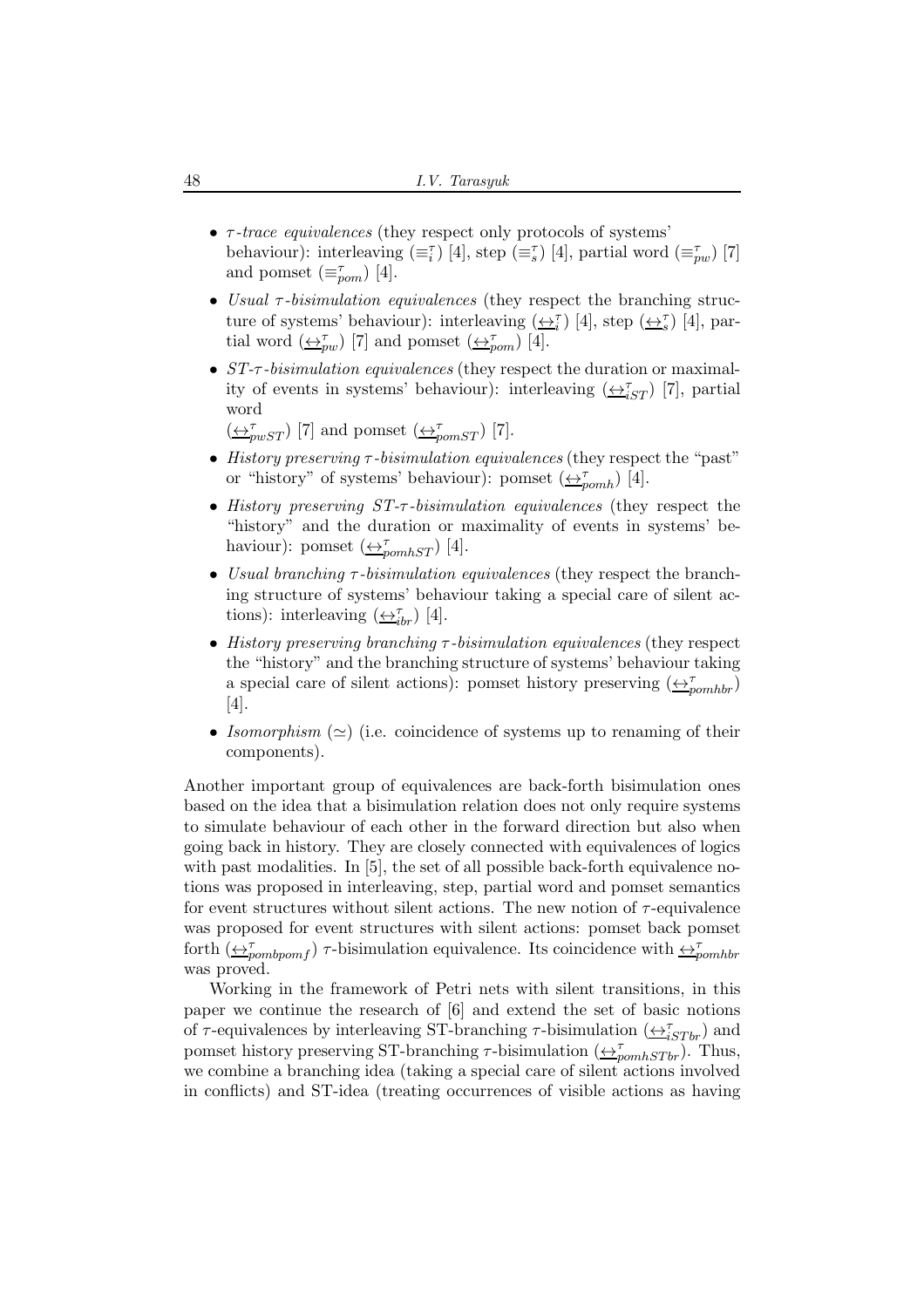a beginning and an end). We also define a multi-event structure  $(\equiv_{mes}^{\tau})$ equivalence to respect all conflicts of actions. We complete back-forth  $\tau$ equivalences from  $[5]$  by 6 new notions in interleaving – pomset semantics: interleaving back step forth  $(\underbrace{\leftrightarrow_{i}^{\tau}}_{ibsf})$ , interleaving back partial word forth  $(\underbrace{\leftrightarrow_{i}^{\tau}}_{ibywf})$ , interleaving back pomset forth  $(\underbrace{\leftrightarrow_{i}^{\tau}}_{ibyomf})$ , step back step forth  $(\overline{\leftrightarrow_{sbsf}^{\tau}})$ , step back partial word forth  $(\overline{\leftrightarrow_{sbpwf}^{\tau}})$  and step back pomset forth  $(\overbrace{\leftrightarrow}^{\tau}_{sbpomf})$  bisimulation equivalences. We compare all the  $\tau$ -equivalences and obtain a diagram of their interrelations.

In [2], the SM-refinement operator for Petri nets was proposed which "replaces" their transitions by SM-nets, a special subclass of the state machine nets. We check all the  $\tau$ -equivalences for preservation by SM-refinements to find out which of them may be used in top-down design. We show that  $\leftrightarrow_{iSTbr}^{\tau}$ ,  $\leftrightarrow_{pomhSTbr}^{\tau}$  and  $\equiv_{mes}^{\tau}$ , i.e., all the new basic equivalences considered in this paper are preserved by SM-refinements. Thus, we have branching and conflict preserving equivalences which may be used for multilevel design. In the literature stability w.r.t. SM-refinements was proved only for  $\leftrightarrow_{\text{pomhST}}^{\tau}$ , see [2], and for  $\triangle^{\tau}_{iST}$ , see [3]. For other ST- $\tau$ -bisimulation equivalences, preservation was proved in [7], but it was done on event structures and another refinement operator was used. The preservation of trace  $\tau$ -equivalences was not established before. Thus, our results for  $\leftrightarrow_{pwST}^{\tau}$ ,  $\leftrightarrow_{pomST}^{\tau}$ ,  $\equiv_{pw}^{\tau}$  and  $\equiv_{\textit{pom}}^{\tau}$  are also new.

In addition, we investigate the interrelations of all the  $\tau$ -equivalence notions on sequential nets to understand the impact of concurrency on equivalence notions. In the literature, only the coincidence of  $\leftrightarrow_{i}^{\tau}$  and  $\leftrightarrow_{pcmh}^{\tau}$ was proved on sequential nets, see [2]. We extend these results to all the mentioned equivalence relations.

Due to the space restrictions, we do not present any definitions here and concentrate more on the presentation of the main results obtained. Some basic notions can be found in [6].

## 2. Interrelations between the  $\tau$ -equivalences

Let us consider interrelations between all the mentioned  $\tau$ -equivalences.

**Proposition 1.** Let  $\star \in \{i, s, pw, pom\}$ . For nets N and N' we have:

1. 
$$
N \leftrightarrow_{\text{pubxf}} N' \Leftrightarrow N \leftrightarrow_{\text{pombxf}} N';
$$
  
\n2.  $N \leftrightarrow_{\text{xbif}} N' \Leftrightarrow N \leftrightarrow_{\text{xbf}} N';$   
\n3.  $N \leftrightarrow_{\text{ibif}} N' \Leftrightarrow N \leftrightarrow_{\text{ibr}} N' / 5$ ;  
\n4.  $N \leftrightarrow_{\text{pombpomf}} N' \Leftrightarrow N \leftrightarrow_{\text{pombbr}} T' / 5$ ;  
\n5.  $N \leftrightarrow_{\text{iSTbr}} T' N' \Rightarrow N \leftrightarrow_{\text{ibsf}} T N'.$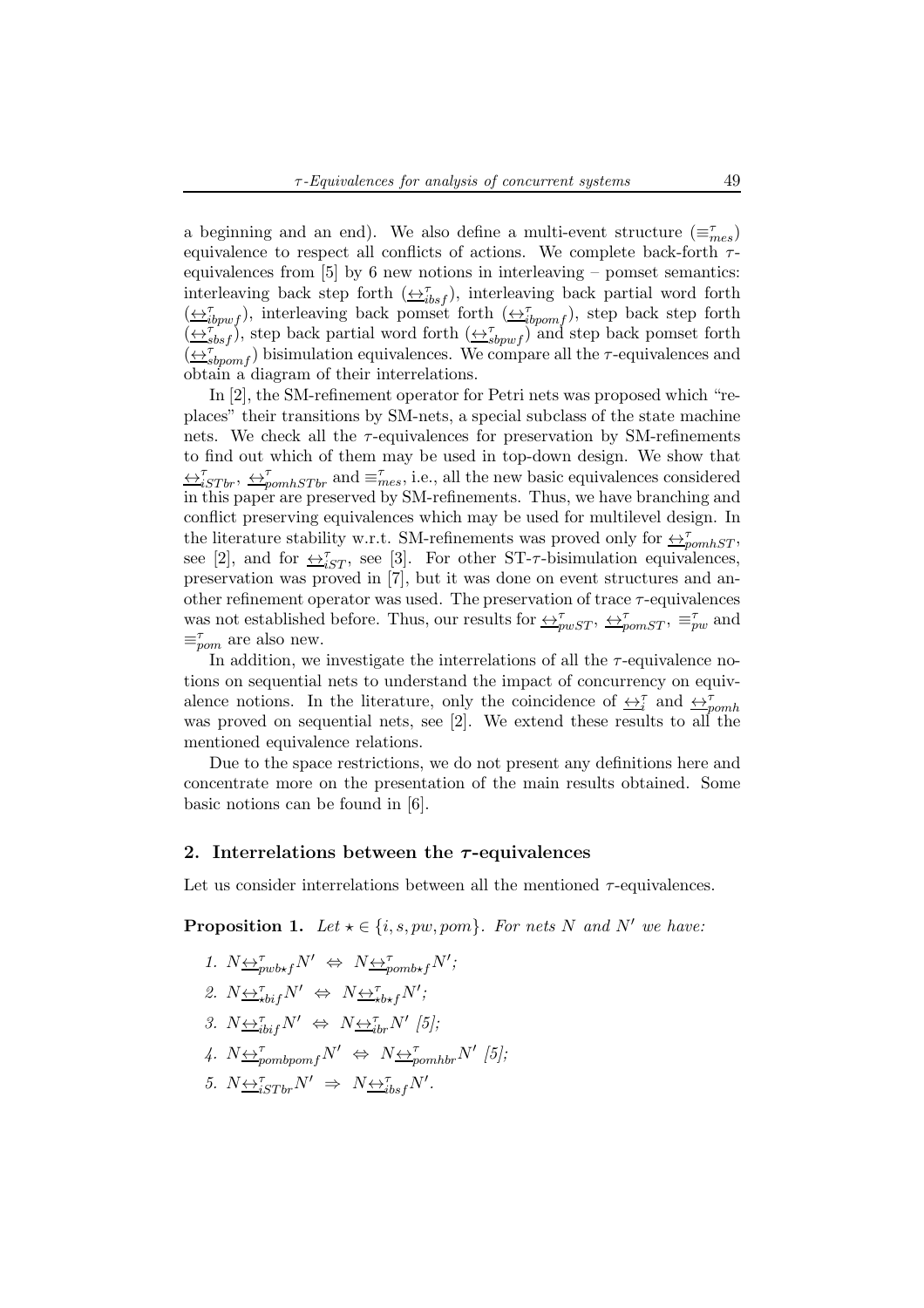

Figure 1. Interrelations between the  $\tau$ -equivalences and their preservation by SM-refinements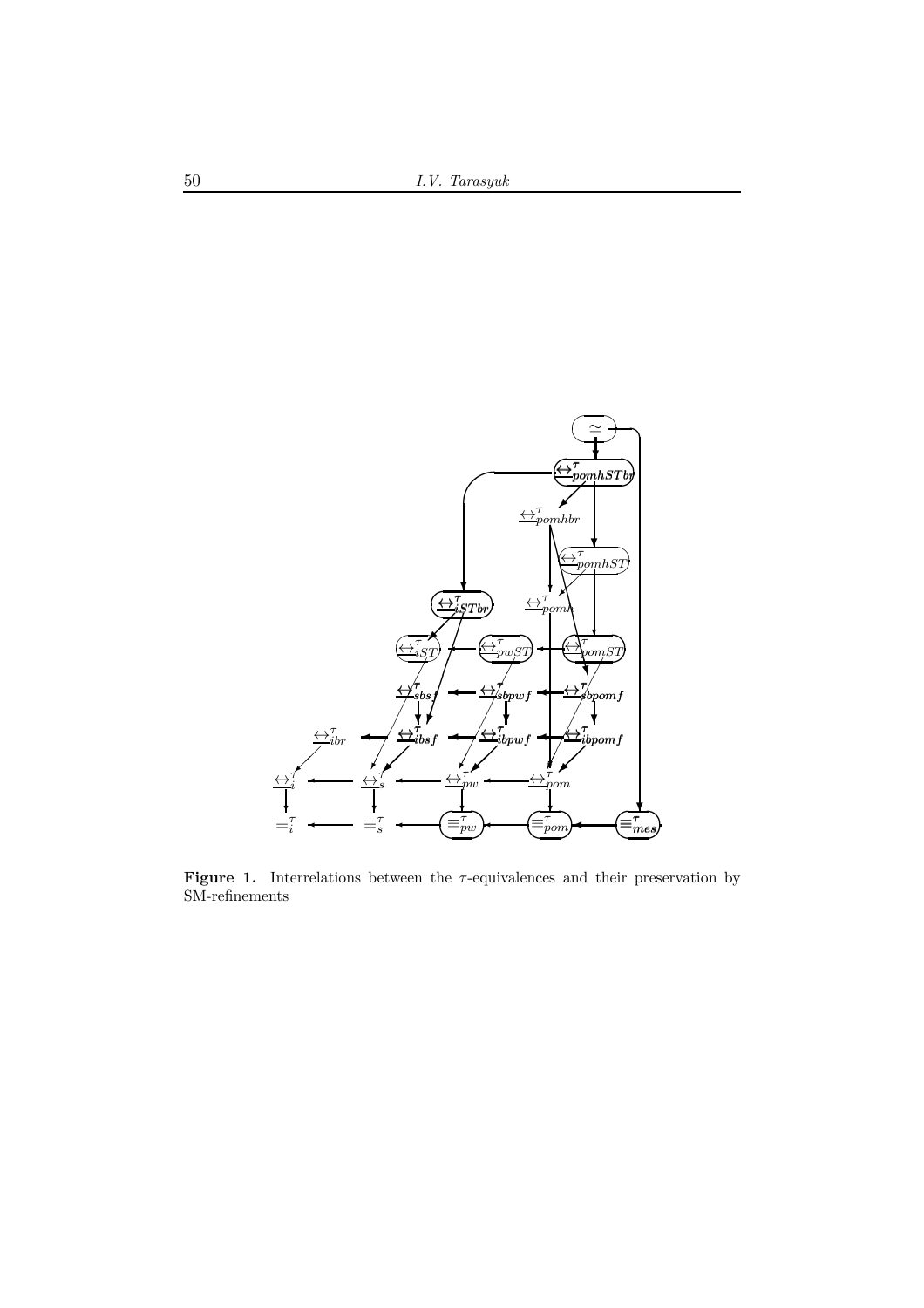In the following, the symbol  $\cdot$  ' will denote an empty alternative. The symbols of equivalences subscribed by it are considered as having no subscriptions.

**Theorem 1.** Let  $\leftrightarrow$ ,  $\ast\ast \in \{\equiv^{\tau}, \underline{\leftrightarrow}^{\tau}, \simeq\}$  and  $\star$ ,  $\star\star \in \{\_, i, s, pw, pom, iST,$  $pwST, pomST, pomh, pomhST, ibr, pomhbr, iSTbr, pomhSTbr, mens, ibsf,$  $ibpwf, ibpomf, sbsf, sbpwf, sbpomf$ . For nets N and N' we have:  $N \leftrightarrow x$  $N' \Rightarrow N \leftrightarrow_{**} N'$  iff there exists a directed path from  $\leftrightarrow_{*}$  to  $\leftrightarrow_{**}$  in the graph in Figure 1.

In Figure 1, the new equivalence notions introduced in this paper are printed in bold font, and the newly established interrelations between the equivalences are depicted by thick lines.

## 3. Transition refinement

In this section we treat the considered  $\tau$ -equivalences for preservation by SM-transition refinements [2].

A refinement operator  $ref(N, a, D)$  "replaces" all transitions of a net N labelled by an action a by SM-net D. SM-nets are a special subclass of state machine nets. An equivalence is *preserved by refinements*, if equivalent nets remain equivalent after applying any refinement operator to them.

**Theorem 2.** Let  $\leftrightarrow \in \{\equiv^{\tau}, \leftrightarrow^{\tau}, \simeq\}$  and  $\star \in \{ \_, i, s, pw, pom, iST, pwST,$  $pomST, pomh, pomhST, ibr, iSTbr, pomhSTbr, pomhbr, mes, ibsf, ibpwf,$  $ibpomf, sbsf, sbpwf, sbpomf$ . For nets N, N' and an action a which labels transitions of these nets and SM-net  $D: N \leftrightarrow N' \Rightarrow ref(N, a, D) \leftrightarrow \bullet$  $ref(N', a, D)$  iff the equivalence  $\leftrightarrow_{\star}$  is in oval in Figure 1.

In Figure 1, thick ovals correspond to the new results on preservation by SM-refinements here obtained.

## 4. The  $\tau$ -equivalences on sequential nets

Let us consider the  $\tau$ -equivalences on sequential nets, where no two transitions can be fired concurrently in any reachable marking.

**Proposition 2.** For sequential nets  $N$  and  $N'$  we have:

\n- 1. 
$$
N \equiv_i^{\tau} N' \Leftrightarrow N \equiv_{\text{pom}}^{\tau} N';
$$
\n- 2.  $N \leftrightarrow_i^{\tau} N' \Leftrightarrow N \leftrightarrow_{\text{pomh}}^{\tau} N' \text{ [2]};$
\n- 3.  $N \leftrightarrow_{iST}^{\tau} N' \Leftrightarrow N \leftrightarrow_{\text{pomhST}}^{\tau} N';$
\n- 4.  $N \leftrightarrow_{\text{irb}}^{\tau} N' \Leftrightarrow N \leftrightarrow_{\text{pomhbr}}^{\tau} N';$
\n- 5.  $N \leftrightarrow_{iSTbr}^{\tau} N' \Leftrightarrow N \leftrightarrow_{\text{pomhSTbr}}^{\tau} N'.$
\n